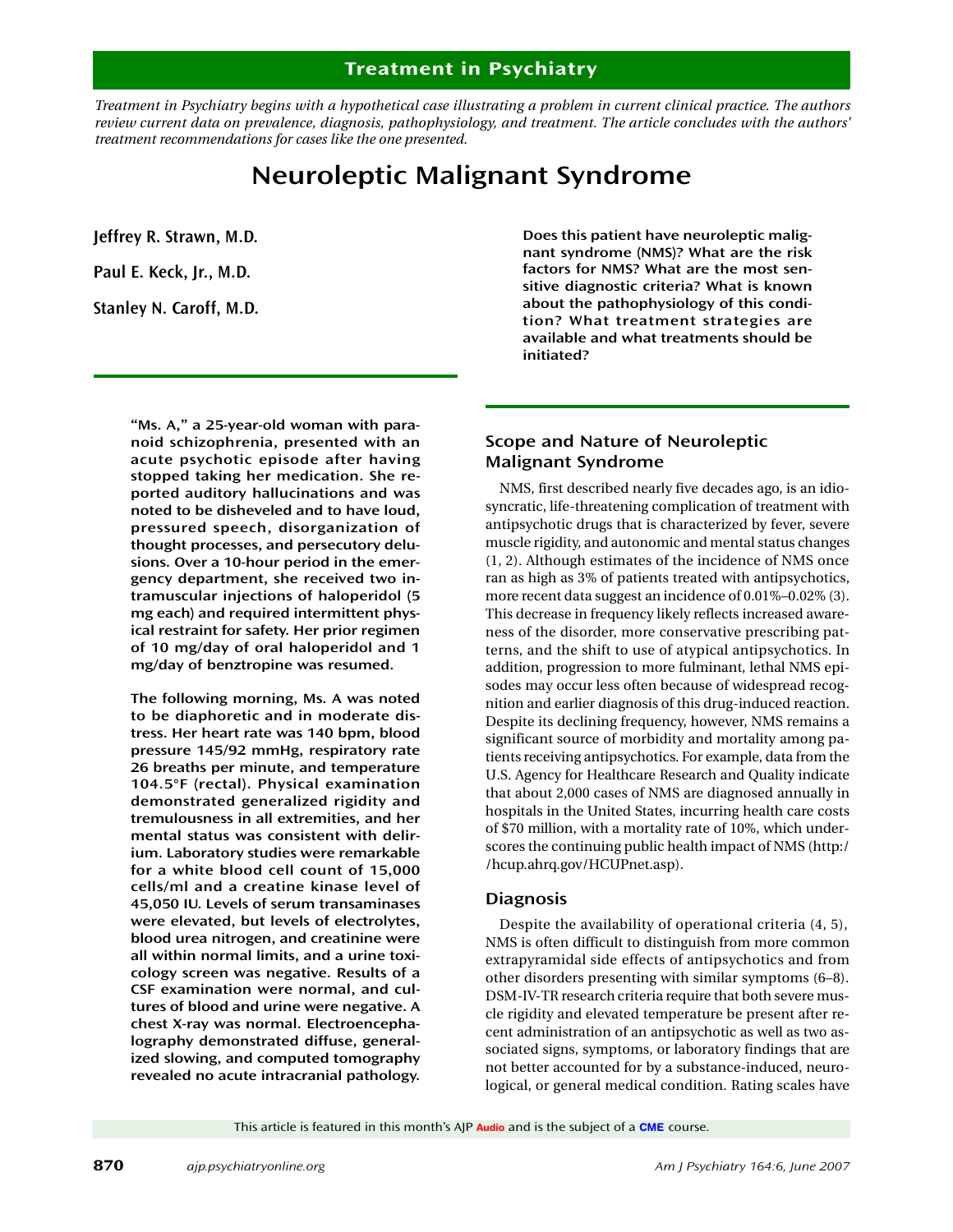been introduced for tracking the clinical course of NMS on the basis of factors such as severity of hyperthermia, rigidity, mental status alteration, and elevation in serum creatine kinase (9, 10).

Laboratory investigations are essential to exclude other disorders or complications. Several laboratory abnormalities are associated with NMS, although none are specific for the diagnosis (7, 8). For example, patients with NMS may have rhabdomyolysis, resulting in significant increases in serum creatine kinase, aldolase, transaminases,

and lactic acid dehydrogenase concentrations, with the risk of subsequent myoglobinuric renal failure. Patients may also have metabolic acidosis, hypoxia, decreased serum iron concentrations, elevated serum catecholamines, and leukocytosis, with or without left shift. Results of CSF analysis are normal in more than 95% of cases (11). Findings of neu-

roimaging studies are generally within normal limits, and electroencephalography may demonstrate generalized slowing consistent with metabolic encephalopathy (11).

The temporal progression of signs and symptoms may provide important clues to diagnosis and severity of illness. Retrospective analyses suggest that alteration in mental status and other neurological signs precede systemic signs in more than 80% of cases of NMS (8, 12). Although the initial progression of symptoms is usually insidious over days, occasional cases of NMS may have a fulminant onset within hours after drug administration. About 16% of cases of NMS develop within 24 hours after initiation of antipsychotic treatment, 66% within the first week, and virtually all cases within 30 days (11). It would be unusual for NMS to occur beyond 1 month after initiation of treatment unless the dose was increased or an additional antipsychotic administered. Once NMS is diagnosed and oral antipsychotic drugs are discontinued, NMS is self-limited in most cases. The mean recovery time after drug discontinuation is in the range of 7–10 days, with 63% of patients recovering within 1 week and nearly all within 30 days (11). However, the duration of NMS episodes may be prolonged when long-acting depot antipsychotics are implicated. In addition, there have been several reports of patients in whom residual catatonia and parkinsonism persisted for weeks after the acute metabolic symptoms of NMS resolved (8, 13). Clinicians should bear in mind that although NMS is striking in its classic form, the condition is heterogeneous in onset, presentation, progression, and outcome.

## **Differential Diagnosis**

Differential diagnosis (Table 1) is of prime importance because NMS is a diagnosis of exclusion. Central, systemic, and toxic causes of hyperthermia and rigidity must be excluded, as well as other causes of rhabdomyolysis and altered mental status. According to a compilation of

*"Differential diagnosis is of prime importance because NMS is a diagnosis of exclusion."*

cases reported to the Neuroleptic Malignant Syndrome Information Service, infections, agitated delirium, and benign extrapyramidal symptoms are among the processes most commonly confused with NMS (S.N. Caroff, unpublished data, 2007).

In the differential diagnosis, special attention should be given to the evaluation of CNS infections, especially viral encephalitis, which can be difficult to distinguish from NMS. Prodromal viral illnesses, headaches, meningeal signs, seizures, localizing neurological signs, CSF studies,

and neuroimaging may suggest an infectious etiology. Caroff and Mann (7) noted that the risk of severe drug-induced extrapyramidal reactions, including NMS, may be heightened in patients infected by HIV and other viruses that affect midbrain structures. Anatomic lesions affecting midbrain and brainstem structures, as well as rare cases of nonconvulsive status epilepticus, can simulate NMS and are considered in the differential diagnosis.

Advanced stages of psychotic disorders associated with excited or stuporous catatonia (delirious mania and malignant catatonia) can present with hyperthermia and appear indistinguishable from NMS (14). Indeed, NMS has been conceptualized as a drug-induced iatrogenic form of malignant catatonia (14, 15). Although some features such as parkinsonian symptoms; extreme hyperthermia and stupor developing only after drug administration; absence of an underlying psychiatric disorder; and so on may be suggestive of drug-induced malignant catatonia (i.e., NMS) rather than idiopathic malignant catatonia due to progression of psychotic illness, the two conditions may be indistinguishable in more than 20% of cases and may reflect the same underlying pathophysiology (14). In either NMS or malignant catatonia due to psychosis, antipsychotics should be discontinued; most NMS episodes are self-limited once medication is stopped, and in idiopathic malignant catatonia, antipsychotics appear to be ineffective or even detrimental. ECT appears to be the treatment of choice in malignant catatonia, and it is often effective in NMS as well.

Among systemic disorders, heatstroke can present with hyperthermia, confusion, tachycardia, and tachypnea, and its differentiation from NMS may be difficult in a psychiatric patient receiving antipsychotic medication. However, in heatstroke patients, in addition to a history of exertion or exposure to high ambient temperatures, the skin is dry and muscle flaccidity is commonly observed.

Several classes of drugs may cause symptoms resembling those of NMS. Dopamine antagonists other than antipsychotic drugs (e.g., metoclopramide, amoxapine, and prochlorperazine) have reportedly caused NMS. Withdrawal of dopaminergic agents (e.g., amantadine and Ldopa) or of the GABA-ergic drug baclofen can precipitate an NMS-like reaction. Serotonergic drugs, including selective serotonin reuptake inhibitors, tricyclic antidepressants, monoamine oxidase inhibitors (including line-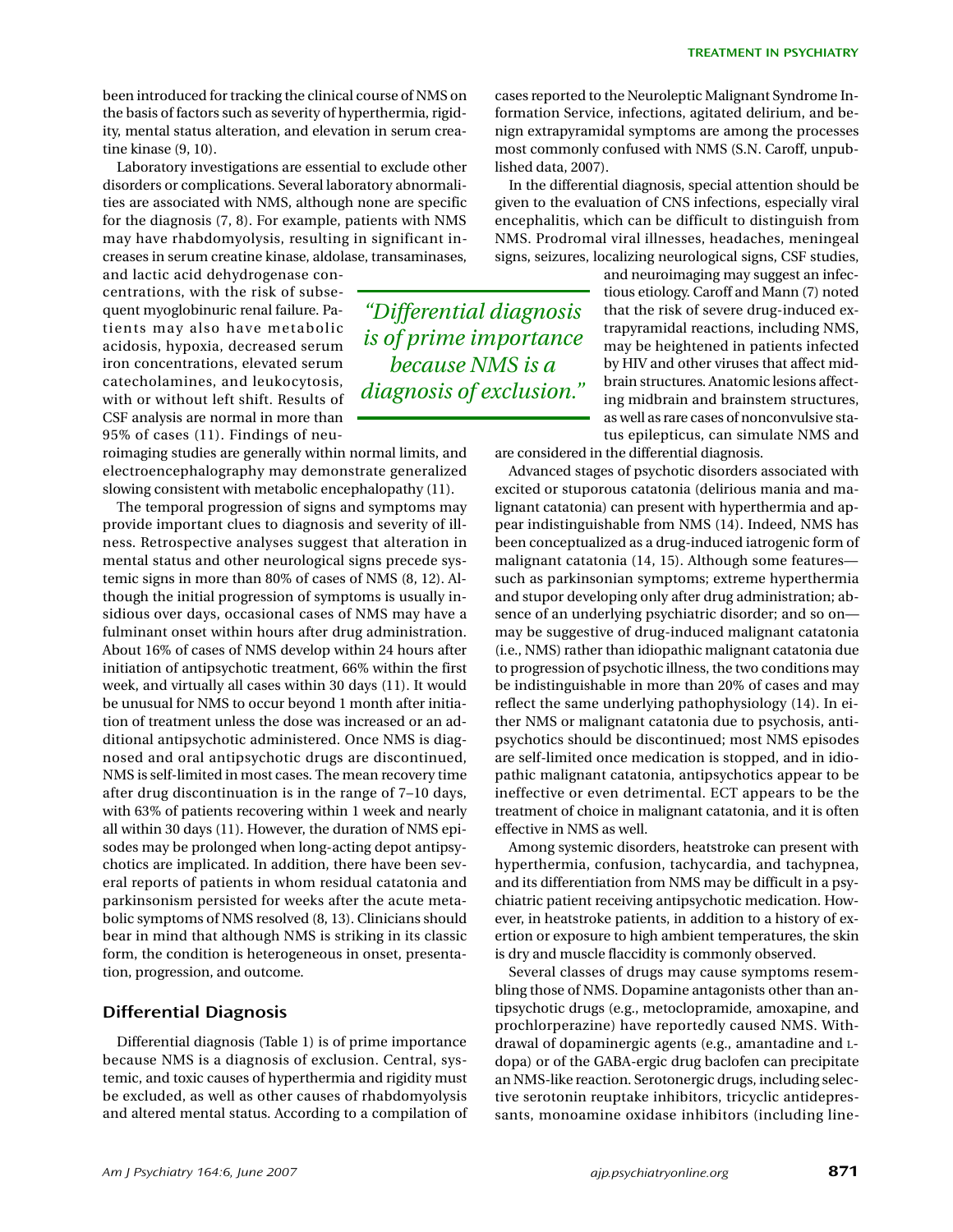#### **TABLE 1. Differential Diagnosis of Neuroleptic Malignant Syndrome**

| <b>Infectious</b>                                           |
|-------------------------------------------------------------|
| Meningitis or encephalitis                                  |
| Postinfectious encephalomyelitis syndrome                   |
| <b>Brain abscess</b>                                        |
| Sepsis                                                      |
| Psychiatric or neurological                                 |
| Idiopathic malignant catatonia                              |
| Agitated delirium                                           |
| Benign extrapyramidal side effects                          |
| Nonconvulsive status epilepticus                            |
| Structural lesions, particularly involving the midbrain     |
| Toxic or pharmacological                                    |
| Anticholinergic delirium                                    |
| Salicylate poisoning                                        |
| Malignant hyperthermia (inhalational anesthetics,           |
| succinylcholine)                                            |
| Serotonin syndrome (monoamine oxidase inhibitors, triptans, |
| linezolid)                                                  |
| Substances of abuse (amphetamines, hallucinogens)           |
| Withdrawal from dopamine agonists, baclofen, sedative-      |
| hypnotics, and alcohol                                      |
| Endocrine                                                   |
| Thyrotoxicosis                                              |
| Pheochromocytoma                                            |
| Environmental                                               |
| Heatstroke                                                  |

zolid), and triptans used to treat migraine headaches, can cause serotonin syndrome, which most often presents as an agitated delirium but resembles NMS in severe cases. It is important to differentiate between serotonin syndrome and NMS not only because the treatment approaches for the two conditions may differ but also because the diagnosis will affect how one approaches resumption of antipsychotic medication in patients with persistent or recurrent psychosis.

Patients undergoing general anesthesia may develop the NMS-like signs of malignant hyperthermia. In contrast to NMS, these patients usually develop symptoms intraoperatively, have a primary pharmacogenetic skeletal muscle disorder (which consequently is not relieved by neuromuscular blocking agents), and may have a family history of malignant hyperthermia during surgery (8, 16).

Certain substances of abuse are associated with NMSlike presentations, among them cocaine and amphetamine (especially Ecstasy [3,4-methylenedioxymethamphetamine, or MDMA]). Hallucinogen intoxication (e.g., from phencyclidine) and withdrawal from alcohol and sedative-hypnotics also may cause fever, autonomic changes, and other symptoms that can be confused with NMS.

## **Risk Factors**

Several studies of risk factors for NMS (17) suggest that age, sex, and time of year are not significantly correlated with risk of developing the condition. NMS is not specific to any neuropsychiatric diagnosis, although patients with catatonia may be at risk of progressing to NMS after receiving antipsychotics.

Several clinical, systemic, and metabolic factors have been correlated with the incidence of NMS, including agitation, dehydration, restraint, preexisting abnormalities of CNS dopamine activity or receptor function, and iron deficiency (18, 19). Nearly all case series of NMS patients have reported physical exhaustion and dehydration prior to the onset of NMS (17). Elevated environmental temperature has been proposed as a contributing factor in some series, although NMS can occur independent of ambient conditions. A prior episode of NMS has been described in 15%–20% of cases (8, 11).

Pharmacological and treatment variables have been examined as risk factors for NMS. Nearly all dopamine antagonists have been associated with NMS, although highpotency conventional antipsychotics are associated with a greater risk compared with low-potency agents and atypical antipsychotics (3, 7). Parenteral routes, higher titration rates, and total dose of drug administration have been associated with an increased risk of NMS (17); however, a significant number of NMS cases occur at therapeutic doses of these agents. Although cases of NMS meeting DSM-IV-TR research criteria have been reported with clozapine, olanzapine, and risperidone, unequivocal cases implicating monotherapy with quetiapine, ziprasidone, or aripiprazole remain scarce (20).

Although evidence from small cohort studies suggests that these clinical and pharmacological variables correlate with the risk of NMS, they are not practical in predicting risk in a given patient because they are relatively common and NMS is relatively uncommon. In other words, the association of these risk factors with NMS in a few patients may not outweigh the benefits of antipsychotics for the vast majority of psychotic patients.

## **Pathophysiology**

Although the precise pathophysiological mechanisms of NMS are unproven, antipsychotic-induced dopamine blockade likely plays a pivotal triggering role in the condition (Figure 1) (21). This hypothesis is supported by several lines of evidence: withdrawal of dopaminergic drugs can precipitate an NMS-like syndrome; all drugs associated with NMS produce dopamine receptor blockade; the risk of NMS appears to be correlated with the dopaminereceptor-binding affinity of drugs; dopaminergic drugs have been used in treatment of NMS symptoms; and patients with central dopamine tract lesions have been noted to develop syndromes that share many clinical characteristics with NMS. The central role of dopaminergic hypofunction is further supported by the observation that the CSF concentration of the dopamine metabolite homovanillic acid is low in patients with acute NMS (22). A number of preliminary studies have searched for polymorphisms within the dopamine 2 receptor gene in patients who have recovered from NMS, although results have not been consistent (8).

Based on the autonomic dysfunction described over the past two decades in NMS and the observation that catecholamine levels are elevated in many cases, sympathoadrenal dysfunction has been suggested as having a contributing role in NMS (23, 24). Whatever the initiating mechanism, the pathophysiology of NMS is likely complex, involving a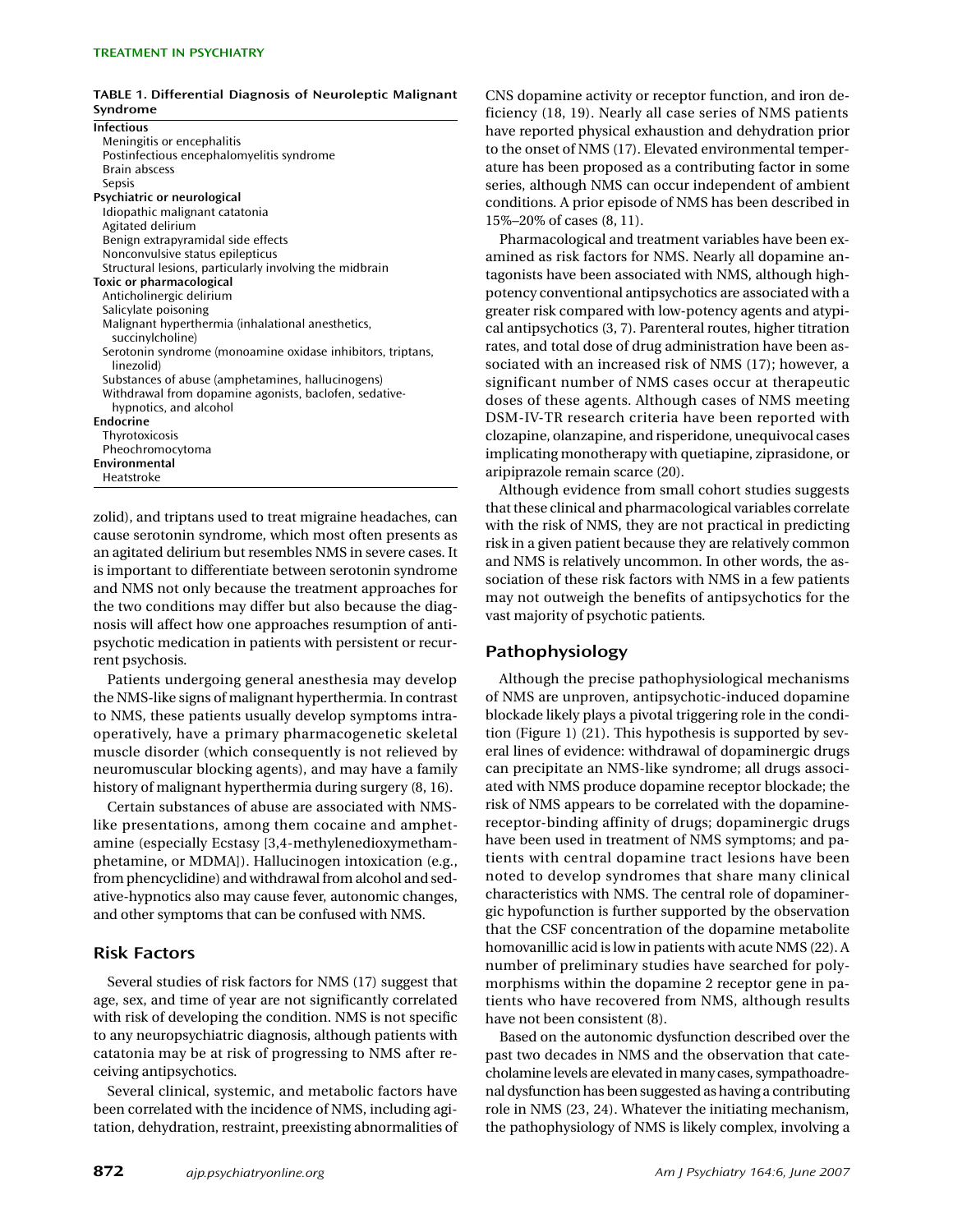

**FIGURE 1. Simplified Pathophysiology of Neuroleptic Malignant Syndrome (NMS), Including Elements of Sympathoadrenal Dysregulationa**

<sup>a</sup> Adapted from Gurrera (24).

cascade of dysregulation in multiple neurochemical and neuroendocrine systems culminating in an end-stage hypermetabolic syndrome.

## **Treatment and Management**

#### *Supportive Therapy*

The offending agent must be withdrawn immediately, after which supportive medical therapy is the mainstay of management of NMS (25, 26). Table 2 presents a treatment algorithm for NMS, including clinical presentation by illness stage or severity. Volume resuscitation should be aggressive, especially given that most patients with NMS are dehydrated in the acute phase of the illness. Serial monitoring and correction of electrolyte abnormalities is critical. Recent reports suggest that alkalinized fluids or even bicarbonate loading may be of particular benefit in preventing renal failure (27). In extreme hyperthermia, physical cooling measures are paramount, as the peak and duration of temperature elevation are predictive of morbidity and mortality (8). Intensive medical care should include careful monitoring for complications, including cardiorespiratory failure, renal failure, aspiration pneumonia, and coagulopathies, and may involve support of cardiac, respiratory, and renal function.

## *Pharmacological Treatments*

NMS is a self-limited iatrogenic disorder, and in many cases medical management and cessation of antipsychotic medication may suffice to reverse the symptoms. There is no general consensus on specific pharmacological treatments for uncomplicated NMS, and there is only limited evidence on whether specific remedies can facili-

tate recovery and improve outcome. It is difficult to compare specific treatments for NMS because the disorder is rare, heterogeneous, and unpredictable in onset and progression, which precludes randomized controlled studies. However, theoretical grounds and numerous clinical reports provide some support for several empirical, off-label treatment approaches (26).

**Benzodiazepines.** Although a controlled evaluation of NMS risk factors suggests that benzodiazepines do not have a preventive effect (17), several clinical reports suggest that benzodiazepines, administered orally or parenterally, may ameliorate symptoms and hasten recovery in NMS, particularly in milder cases. This observation is not surprising given that NMS has been considered an extreme form of catatonia (25, 28). However, there have been reports of cases of acute NMS in which benzodiazepines had no clinical effect or produced only transient clinical improvement. Nonetheless, given the relative risks and benefits, a trial of lorazepam, starting with 1–2 mg parenterally, is a reasonable first-line intervention in patients with acute NMS, particularly in those with milder and primarily catatonic symptoms.

**Dopaminergic Agents.** Several dopaminergic drugs, including bromocriptine and amantadine, may reverse parkinsonism in NMS and have been reported in case reports and meta-analyses (8, 29, 30) to reduce time to recovery and halve mortality rates when used alone or in combination with other treatments. Amantadine is generally initiated at 200–400 mg/day in divided doses administered orally or through a nasogastric tube. The starting dose of bromocriptine is 2.5 mg orally two or three times a day, increased to a total daily dose of 45 mg if necessary. Bro-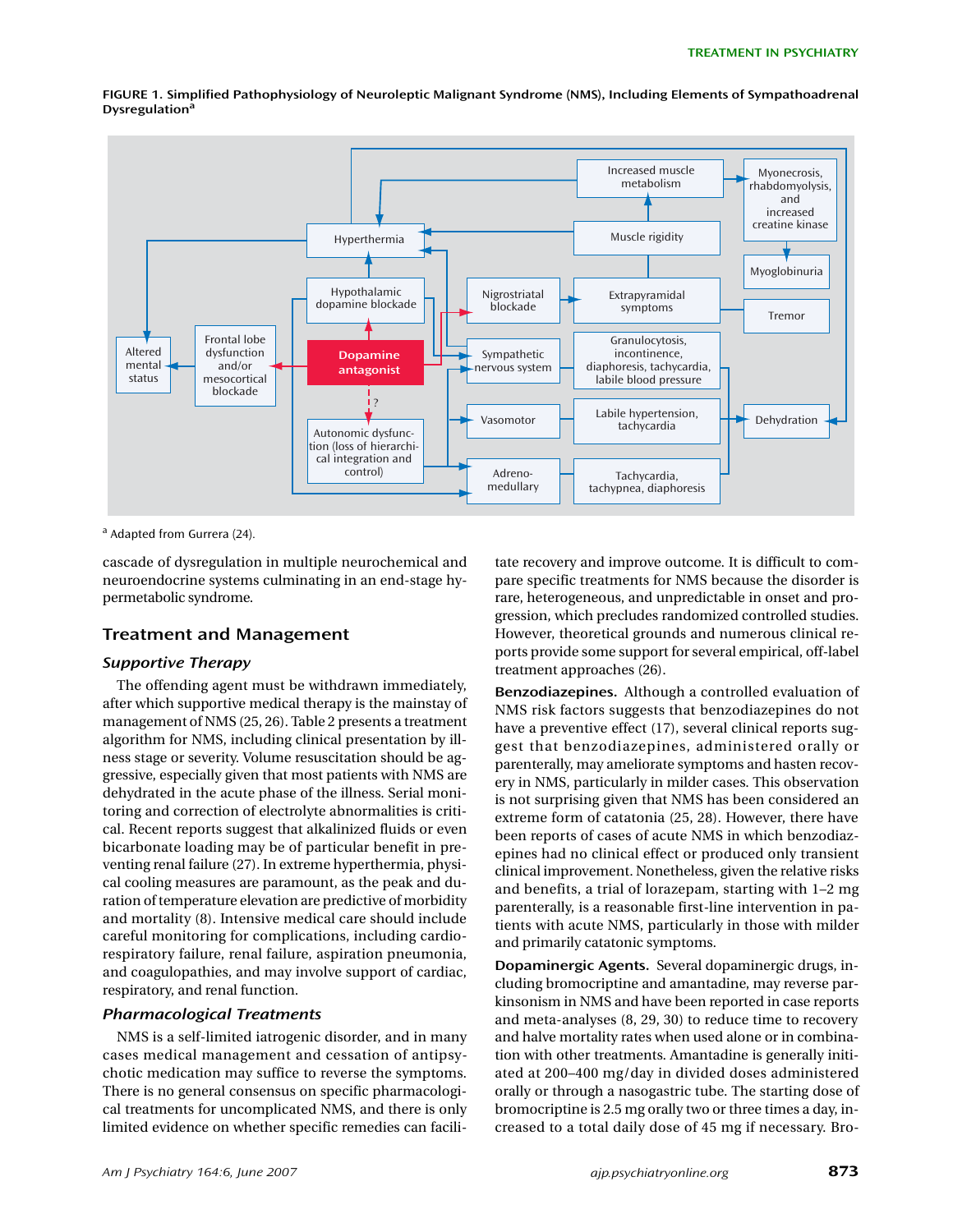| Woodbury Stage <sup>a</sup>           | <b>Clinical Presentation</b>                                                                                           | Supportive Care                                                                                                                  | <b>First-Line Interventions</b>                                                                                                                                                                                 | Second-Line Interventions                                            |
|---------------------------------------|------------------------------------------------------------------------------------------------------------------------|----------------------------------------------------------------------------------------------------------------------------------|-----------------------------------------------------------------------------------------------------------------------------------------------------------------------------------------------------------------|----------------------------------------------------------------------|
| Stage I: drug-induced<br>parkinsonism | Rigidity; tremor                                                                                                       | Reduce or switch antipsy-<br>chotics                                                                                             | Anticholinergic agents                                                                                                                                                                                          |                                                                      |
| Stage II: drug-induced<br>catatonia   | Rigidity; mutism; stupor                                                                                               | Discontinue, reduce, or<br>switch antipsychotics                                                                                 | Lorazepam $(1-2$ mg i.m. or<br>i.v. every $4-6$ hr)                                                                                                                                                             |                                                                      |
| Stage III: mild, early<br><b>NMS</b>  | Mild rigidity; catatonia or<br>confusion; temperature<br>$\leq$ 38°C (100.4°F); heart<br>rate $\leq 100$ bpm           | Discontinue antipsychotics,<br>carefully monitor for<br>progression, correct risk<br>factors                                     | Lorazepam (1–2 mg i.m. or<br>i.v. every $4-6$ hr)                                                                                                                                                               |                                                                      |
| Stage IV: moderate NMS                | Moderate rigidity; catatonia<br>or confusion; tempera-<br>ture 38-40°C (100.4-<br>104°F); heart rate 100-<br>$120$ bpm | Discontinue antipsychotics,<br>manage fluids, initiate<br>cooling measures, correct<br>risk factors, provide inten-<br>sive care | Lorazepam (1–2 mg i.m. or<br>i.v. every $4-6$ hr), bro-<br>mocriptine $(2.5-5$ mg p.o.<br>or by nasogastric [NG]<br>tube every 8 hr), or aman-<br>tadine $(100 \text{ mg p.o. or by})$<br>NG tube every 8 hr)   | Consider electroconvulsive<br>therapy (6-10 bilateral<br>treatments) |
| Stage V: severe NMS                   | Severe rigidity; catatonia or<br>coma; temperature $\geq 40^{\circ}$ C<br>(104°F); heart rate ≥120<br>bpm              | Discontinue antipsychotics,<br>manage fluids, initiate<br>cooling measures, correct<br>risk factors, provide inten-<br>sive care | Dantrolene (1–2.5 mg/kg)<br>body weight i.v. every 6 hr<br>for 48 hr, tapered), bro-<br>mocriptine $(2.5-5$ mg p.o.<br>or by NG tube every 8 hr).<br>or amantadine (100 mg<br>p.o. or by NG tube every 8<br>hr) | Consider electroconvulsive<br>therapy (6–10 bilateral<br>treatments) |

| TABLE 2. Proposed Treatment Algorithm for Neuroleptic Malignant Syndrome (NMS) Spectrum-Related Symptoms |  |
|----------------------------------------------------------------------------------------------------------|--|
|----------------------------------------------------------------------------------------------------------|--|

a Adapted from Woodbury and Woodbury (25).

mocriptine can worsen psychosis and hypotension. It also may precipitate vomiting and thus should be used carefully in patients at risk of aspiration. Premature discontinuation of bromocriptine has resulted in rebound symptoms in some cases.

**Dantrolene.** Because of its efficacy in anesthetic-induced malignant hyperthermia, the muscle relaxant dantrolene has been used in the treatment of NMS. Dantrolene may be useful only in cases of NMS with extreme temperature elevations, rigidity, and true hypermetabolism (8). Generally, rapid reversal of the hyperthermia and rigidity is observed in patients treated with dantrolene, but symptoms may return if treatment is discontinued prematurely. Dantrolene can be combined with benzodiazepines or dopamine agonists, but it should not be coadministered with calcium channel blockers, as cardiovascular collapse can occur. Typical dosing of intravenous dantrolene in the treatment of NMS is 1–2.5 mg/kg body weight administered initially, followed by 1 mg/kg every 6 hours if rapid resolution of the fever and rigidity is observed, with tapering or switching to oral dantrolene after the first few days. Side effects may include impairment of respiratory or hepatic function. In some meta-analyses (8, 29, 30), improvement has been reported in approximately 80% of NMS patients treated with dantrolene monotherapy. In addition, time to recovery may be shortened, and mortality is decreased by nearly half compared with supportive care, whether dantrolene is used alone or in combination with other agents. However, other anecdotal reports and a recent meta-analysis of published cases did not support the efficacy of dantrolene in NMS (31).

## *ECT*

As the above suggests, pharmacotherapy has not been consistently effective in all case reports of NMS. Moreover, drug effects are usually observed early and are unlikely to occur after the first few days of treatment. In contrast, ECT may be effective if symptoms are refractory to supportive care and pharmacotherapy even late in the course of NMS, or if idiopathic malignant catatonia due to an underlying psychotic disorder cannot be excluded, or if the patient has persistent residual catatonia and parkinsonism after resolution of the acute metabolic symptoms of NMS.

A review (32) found that ECT was consistently effective even after failed pharmacotherapy and that clinical response often occurred over the course of the first several treatments. Treatment response to ECT was not predicted by age, sex, psychiatric diagnosis, or any particular features of NMS. A typical ECT regimen for acute NMS would include six to 10 treatments with bilateral electrode placement. ECT is a relatively safe treatment in NMS, although use of succinylcholine during anesthesia should be carefully considered in patients with severe rhabdomyolysis to avoid the risk of hyperkalemia and cardiovascular complications.

## **Antipsychotic Use Following NMS**

Restarting antipsychotic treatment after resolution of an NMS episode has been associated with an estimated likelihood of developing NMS again as high as 30% (11, 33). Nevertheless, most patients who require antipsychotic treatment can be safely treated, provided precautions are taken (7). For example, reports of previous episodes should be checked for accuracy; indications for antipsychotics should be clearly documented; alternative medications should be considered; risk factors should be reduced; at least 2 weeks should be allowed to elapse after recovery from NMS before rechallenge; low doses of low-potency conventional antipsychotics or atypical antipsychotics should be titrated gradually after a test dose; and patients should be carefully monitored for early signs of NMS. In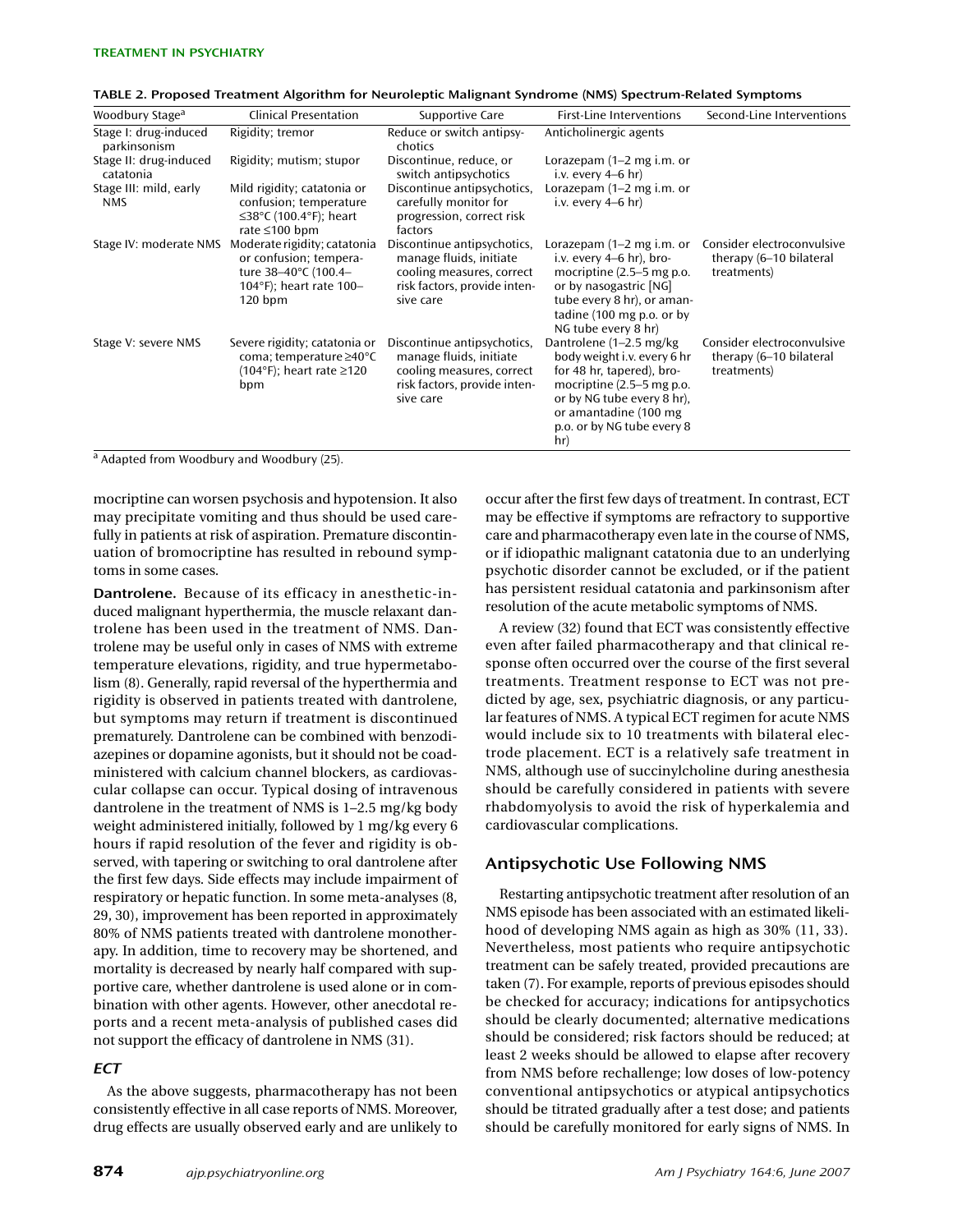addition, prudence dictates that documented informed consent should be obtained from patients and family members regarding the benefits of restarting antipsychotic therapy versus the risk of recurrence of NMS. There are no data on rechallenging patients who recover from idiopathic malignant catatonia with antipsychotics, but following the same precautions as for NMS would be sensible.

#### **Summary and Recommendations**

The incidence of NMS is estimated at 0.01%–0.02% of patients treated. Although the widespread adoption of atypical antipsychotics has markedly reduced the risk of neurological disorders, NMS remains a risk for susceptible patients receiving these drugs. The atypical agents are associated with less risk of NMS than the conventional antipsychotics. Nevertheless, clinicians must be aware of the clinical features of NMS and vigilant in detecting early signs. Primary management of NMS lies in prevention through conservative use of antipsychotics, reduction of risk factors, early diagnosis, prompt discontinuation of offending medications, and medical management. In the absence of randomized controlled trials, it may be unwarranted to recommend one single intervention over another or over supportive management. Specific treatment of NMS should be individualized and based empirically on the character, duration, and severity or stage of clinical signs and symptoms (25, 26). For mild cases, supportive care and careful clinical monitoring may be sufficient (7, 8), whereas in severe cases, more aggressive measures should be taken, including empirical trials of specific pharmacological agents or ECT (Table 2).

The patient in the vignette is suffering from severe (stage V) NMS. All antipsychotic medications should be stopped immediately, and cooling measures and aggressive medical management, including intravenous fluids, should be initiated in an intensive care setting. Lorazepam or dopaminergic agents could be tried empirically. However, given the risks of extreme hyperthermia and rigidity associated with significant rhabdomyolysis in this case, intravenous dantrolene could be administered for 48 hours, followed by tapering if the fever and rigidity resolve. If Ms. A's symptoms do not improve after several days, ECT should be considered.

Approximately 2 weeks after resolution of NMS, treatment with a low-potency atypical antipsychotic should be initiated at a low dose and slowly titrated in a monitored setting with careful assessment for signs of recurrent NMS.

of Cincinnati, Department of Psychiatry, Box 670559, Cincinnati, OH 45267-0559; strawnjr@uc.edu (e-mail).

#### **CME Disclosure**

Dr. Strawn reports no competing interests. Dr. Keck has received research support from or served in an advisory or consulting capacity for Abbott Laboratories, American Diabetes Association, AstraZeneca Pharmaceuticals, Bristol-Myers Squibb, GlaxoSmithKline, Eli Lilly and Company, Janssen Pharmaceutica, National Institute of Mental Health, National Institute of Drug Abuse, Pfizer, Stanley Medical Research Institute, and UCB Pharma. He is a patent holder for a method of treating obsessive-compulsive spectrum disorder (Patent No. 6,387,956). Dr. Caroff has received research support from Bristol-Myers Squibb, Ortho-McNeil Neurologics, and Pfizer.

APA policy requires disclosure by CME authors of unapproved or investigational use of products discussed in CME programs. Off-label use of medications by individual physicians is permitted and common. Decisions about off-label use can be guided by scientific literature and clinical experience.

#### **References**

- 1. Delay J, Pichot P, Lempérière T, Elissade B, Peigne F: Un neuroleptique majeur non-phénothiazine et nonréserpinique, l'halopéridol, dans le traitement des psychoses. Annales Médico-Psychologique 1960; 118:145–152
- 2. Caroff SN: The neuroleptic malignant syndrome. J Clin Psychiatry 1980; 41:79–83
- 3. Stubner S, Rustenbeck E, Grohmann R, Wagner G, Engel R, Neundorfer G, Moller HJ, Hippius H, Ruther E: Severe and uncommon involuntary movement disorders due to psychotropic drugs. Pharmacopsychiatry 2004; 37(suppl 1):S54–S64
- 4. Pope HG Jr, Keck PE Jr, McElroy SL: Frequency and presentation of neuroleptic malignant syndrome in a large psychiatric hospital. Am J Psychiatry 1986; 143:1227–1233
- 5. American Psychiatric Association: Diagnostic and Statistical Manual of Mental Disorders, 4th ed. Washington, DC, American Psychiatric Association, 1994
- 6. Strawn JR: Aripiprazole and the neuroleptic malignant syndrome. Schizophr Res 2006; 85:298–299
- 7. Caroff SN, Mann SC: Neuroleptic malignant syndrome. Med Clin North Am 1993; 77:185–202
- 8. Caroff SN: Neuroleptic malignant syndrome, in Neuroleptic Malignant Syndrome and Related Conditions, 2nd ed. Edited by Mann SC, Caroff SN, Keck PE Jr, Lazarus A. Washington, DC, American Psychiatric Publishing, 2003, pp 1–44
- 9. Yacoub A, Kohen I, Caraballo A, Francis A: Rating Scale for Neuroleptic Malignant Syndrome. Biol Psychiatry 2004; 55:89S
- 10. Sachdev PS: A rating scale for neuroleptic malignant syndrome. Psychiatry Res 2005; 135:249–256
- 11. Caroff SN, Mann SC: Neuroleptic malignant syndrome. Psychopharmacol Bull 1988; 24:25–29
- 12. Velamoor VR, Norman RM, Caroff SN, Mann SC, Sullivan KA, Antelo RE: Progression of symptoms in neuroleptic malignant syndrome. J Nerv Ment Dis 1994; 182:168–173
- 13. Caroff SN, Mann SC, Keck PE Jr, Francis A: Residual catatonic state following neuroleptic malignant syndrome. J Clin Psychopharmacol 2000; 20:257–259
- 14. Mann SC, Caroff SN, Bleier HR, Welz WK, Kling MA, Hayashida M: Lethal catatonia. Am J Psychiatry 1986; 143:1374–1381
- 15. Fink M: Neuroleptic malignant syndrome and catatonia: one entity or two? Biol Psychiatry 1996; 39:1–4
- 16. Caroff SN, Rosenberg H, Mann SC, Campbell EC, Gliatto MF, Sullivan KA: Neuroleptic malignant syndrome in the perioperative setting. Am J Anesthesiol 2001; 28:387–393
- 17. Keck PE Jr, Pope HG Jr, Cohen BM, McElroy SL, Nierenberg AA: Risk factors for neuroleptic malignant syndrome. Arch Gen Psychiatry 1989; 46:914–918

Received Feb. 5, 2007; revision received Feb. 11, 2007; accepted Feb. 22, 2007. From the Department of Psychiatry, College of Medicine, University of Cincinnati, Cincinnati; the Department of Psychiatry, University of Pennsylvania School of Medicine, Philadelphia; and the Department of Veterans Affairs Medical Center, Philadelphia. Address correspondence and reprint requests to Dr. Strawn, University